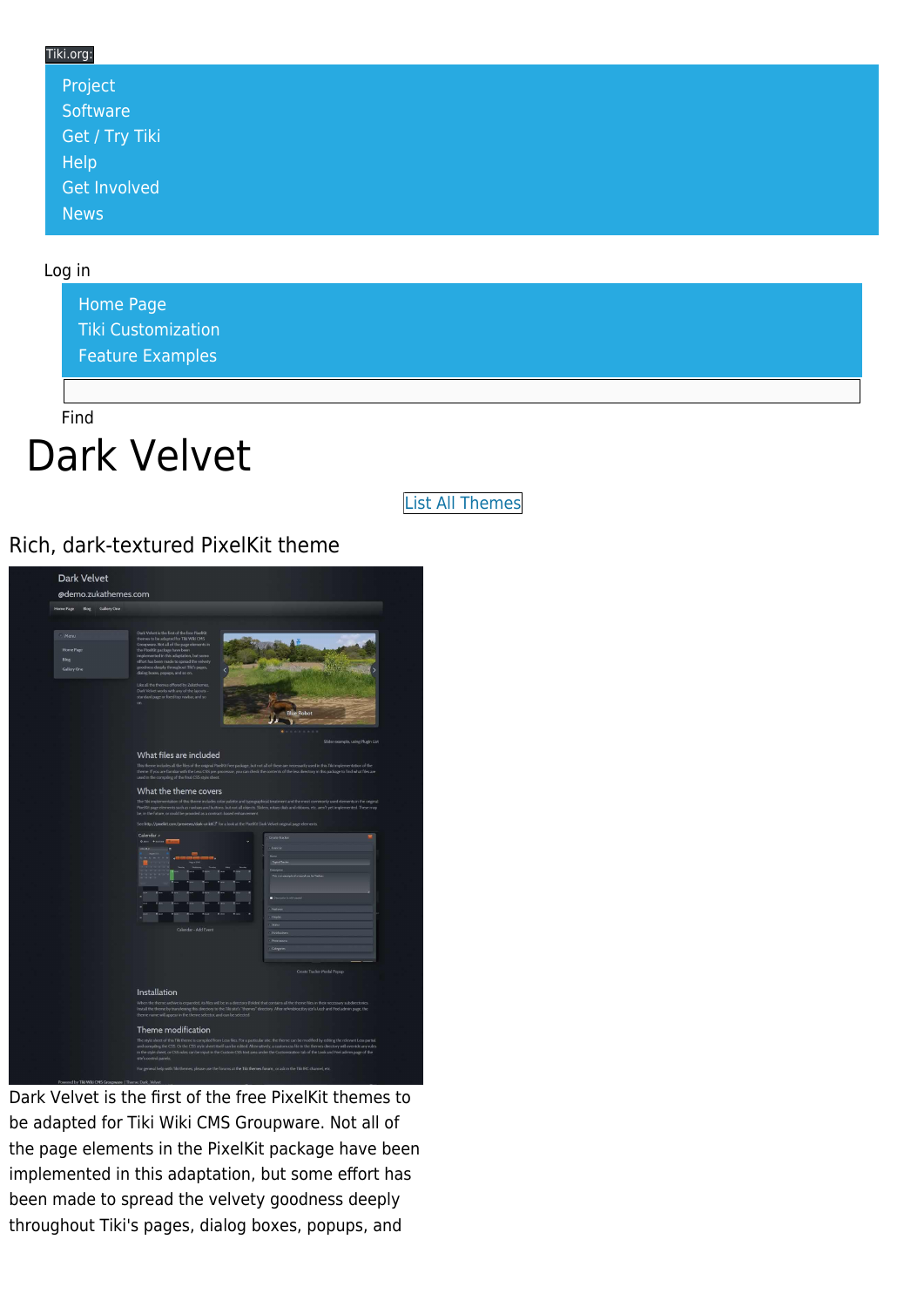so on.

Like all the themes offered by Zukathemes, Dark Velvet works with any of the layouts - standard page or fixed top navbar, and so on.

#### Installation

When the theme archive is expanded, a directory (folder) will be made that contains all the theme files in their necessary subdirectories. Install the theme by transferring this directory to the Tiki site's "themes" directory. After refreshing the site's Look and Feel admin page, the theme name will appear in the theme selector, and can be selected. (Note: The theme name and directory start with uppercase letters so the theme may be out of order in the list of themes.)

## Fonts

This theme uses a webfont that is retrieved from Google Fonts. If the Tiki site doesn't have access to the Internet, or if there is some reason it shouldn't make the request for the font, then local storage of the font should be implemented, or an alternative font used.

## What files are included

This theme includes some of the files of the original PixelKit free package (some image files and edited versions of some Less files). For users familiar with the Less CSS pre-processor, the contents of the less directory in this package can be checked to find what files are used in the compiling of the final CSS style sheet.

If disk space or file count is an issue at the server, the Less directory and files and the empty font and icon directories don't need to be uploaded/copied to the server.

#### What the theme covers

The Tiki implementation of this theme includes color palette and typographical treatment and the most commonly used elements in the original PixelKit page elements such as navbars and buttons, but not